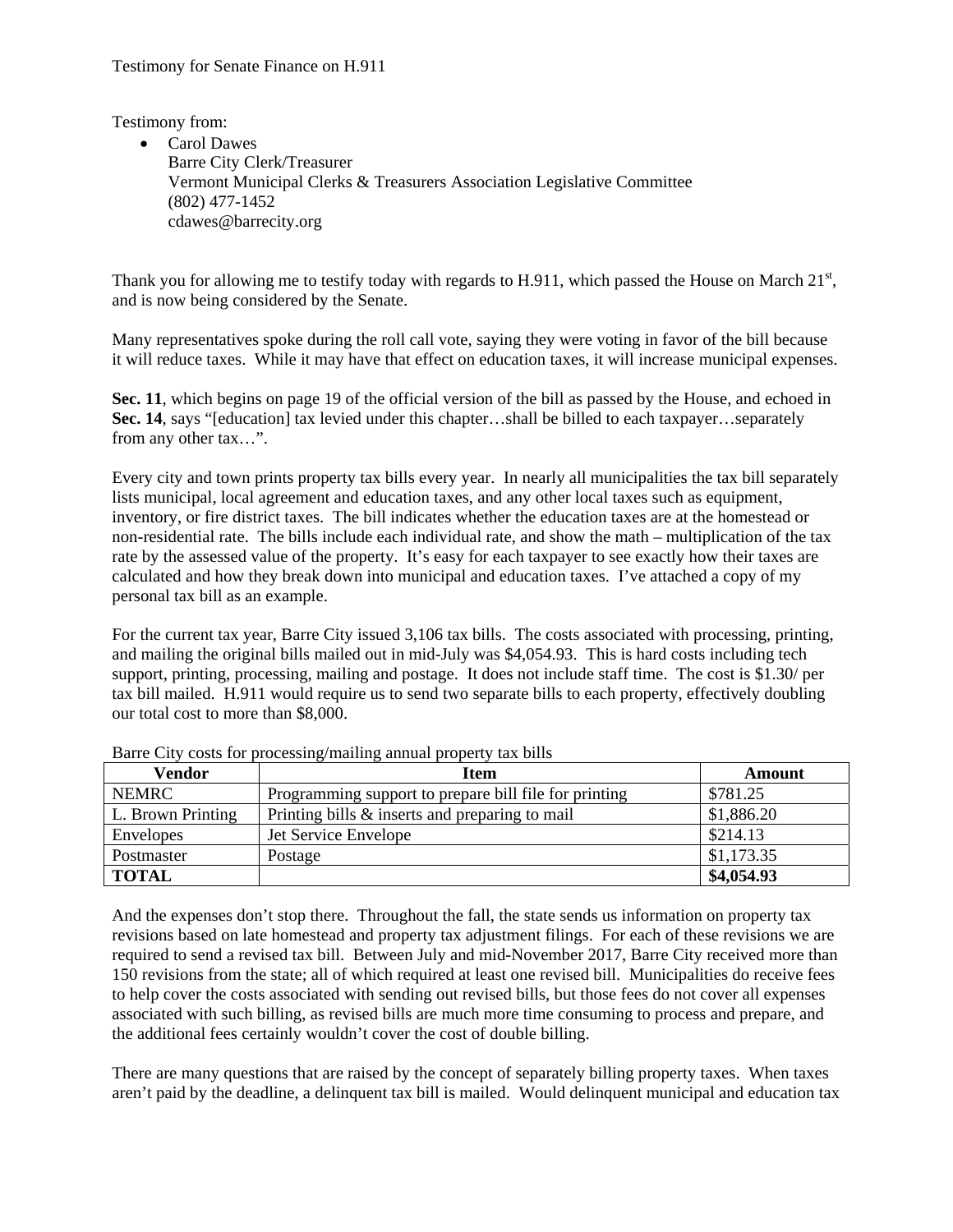bills need to be mailed separately? What happens if someone makes a partial payment on a current or delinquent bill? Do we split it between municipal and education taxes based on some formula?

What about tax sales? Could a property be sold at tax sale for delinquent education taxes even if the municipal taxes are current, or vice versa?

In Barre City, and many of the cities and towns in Vermont, we use NEMRC software for grand list, tax administration and cash receipts to prepare tax bills, collect and manage property taxes. These software systems would need to be changed to accommodate a two-bill system for printing and collections. And not all towns use NEMRC; there are other tax billing and collection software systems that would need to be changed, also. Who will work with these software providers to make the necessary changes? Who will cover those costs?

Current law requires towns to pay education taxes in full to schools regardless of collection rates. Would this still be the case? What if we start to see a large number of unpaid education taxes – either through confusion or deliberate non-payment – would towns be forced to pay costs associated with borrowing money to make the schools whole?

Many people have their taxes escrowed as part of their mortgage payments, and we receive tax payments directly from the mortgage companies. There are frequently errors and confusion, especially related to the revisions received from the state. I can't imagine the impact on escrow companies when they start receiving double bills from property owners, and have to pay accordingly.

Beginning on page 30, **Sec. 21a** appropriates \$200,000 from the equalization and reappraisal account to assist towns with the costs associated with issuing separate municipal and education tax bills. According to the Department of Taxes website, there are 324,118 taxable parcels statewide in 2017. In Barre City the cost to process and mail each original tax bill is \$1.30. If we assume a statewide average cost of \$1 per bill, the cost to mail to all taxable properties in the state is roughly \$324,000, so the cost to mail the separate education bills would be the same. Clearly the \$200,000 appropriation won't cover the costs, and is only allocated for one year. What happens in the 2<sup>nd</sup> year? And the next? Perhaps a better use of the appropriated \$200,000 would be for education and outreach efforts by the Department of Taxes or the Agency of Education.

I've heard it's been suggested that the bills needn't be mailed separately – that both the education and the municipal tax bills could be sent in the same envelope. Running the Barre City numbers, the cost of printing a separate education tax bill and including it in the same envelope as the municipal tax bill would be approximately 60 $\varphi$  per bill, or an additional \$1,864 per year. That certainly is less than an additional \$4,000, but it is still an increase that must be borne by the taxpayers in the municipal tax rate. And it doesn't address the other questions raised above.

According to discussions with my representatives, the intention of the separate billing is to provide clarity with regards to how much is collected for education taxes. Nearly all communities itemize tax information on their tax bills already as evidenced by the copy of my personal tax bill, so perhaps the solution is to mandate that property tax bills be itemized to show the breakdown of different types of taxes included on the bill. This would be a cost-effective way to ensure clarity of information on the bill while continuing to issue one unified bill. Double billing – regardless of whether the bills are mailed separately or in a single envelope - will be inefficient, redundant, costly and confusing, especially to the taxpayers.

I'm happy to answer any questions.